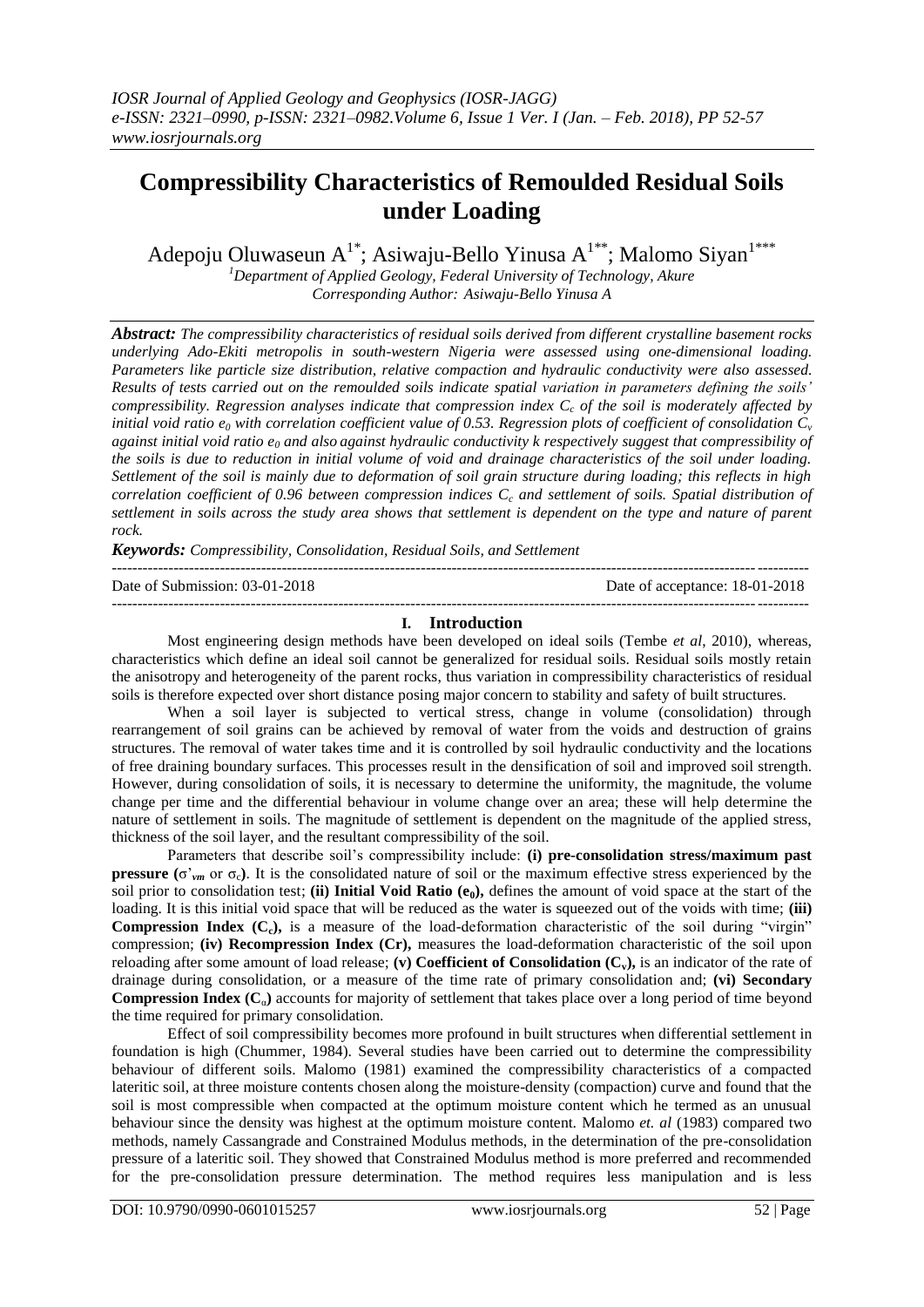manipulation and is less subjective in its consolidation and pre-consolidation tests results. Different soil parameters, such as void ratio, porosity, hydraulic conductivity, particle size distribution, and grain packing, have been found to influence the compressibility behaviour of soils (Otoko, 2014). This present work presents the compressibility characteristics of residual soils derived from different rock types underlying Ado-Ekiti metropolis in south-western Nigeria and predicts settlement behaviours of built structures on these soils.

# **II. Study Area**

The study area is Ado-Ekiti metropolis, within Longitude  $7^0$  34' and  $7^0$  41' E, and latitude  $5^0$  11' and  $5^0$ 16ˈ N. It covers approximately 119.79 square kilometres (Figure 1).

The area is characterized by humid tropical climate of the West African Monsoon type with distinct wet and dry seasons. Annual rainfall reaches mean value of about 1350 mm coupled with high temperatures reaching a peak of about 32°C around February and a threshold of about 21°C around August. Relative humidity ranges from about 70% around January to about 90% in July. Vegetation in the study area is of re-growth rainforest type which consists largely of grasses and shrubs. Soils underlying the area are of residual type.



**Figure 1:** Location Map of the Study Area, South-western Nigeria

# **III. General Geology**

The area is underlain by crystalline rocks typical of the Basement Complex of Nigeria. The rock units are migmatized granite-gneiss, foliated quartzite, medium-grained biotite-granite, charnockite, porphyritic plagioclase-granite and porphyritic orthoclase-granite (Olanrewaju, 1981 and Rahaman, 1988). Some of the rock units have been highly weathered in some places, producing relatively thick layers of residual soils.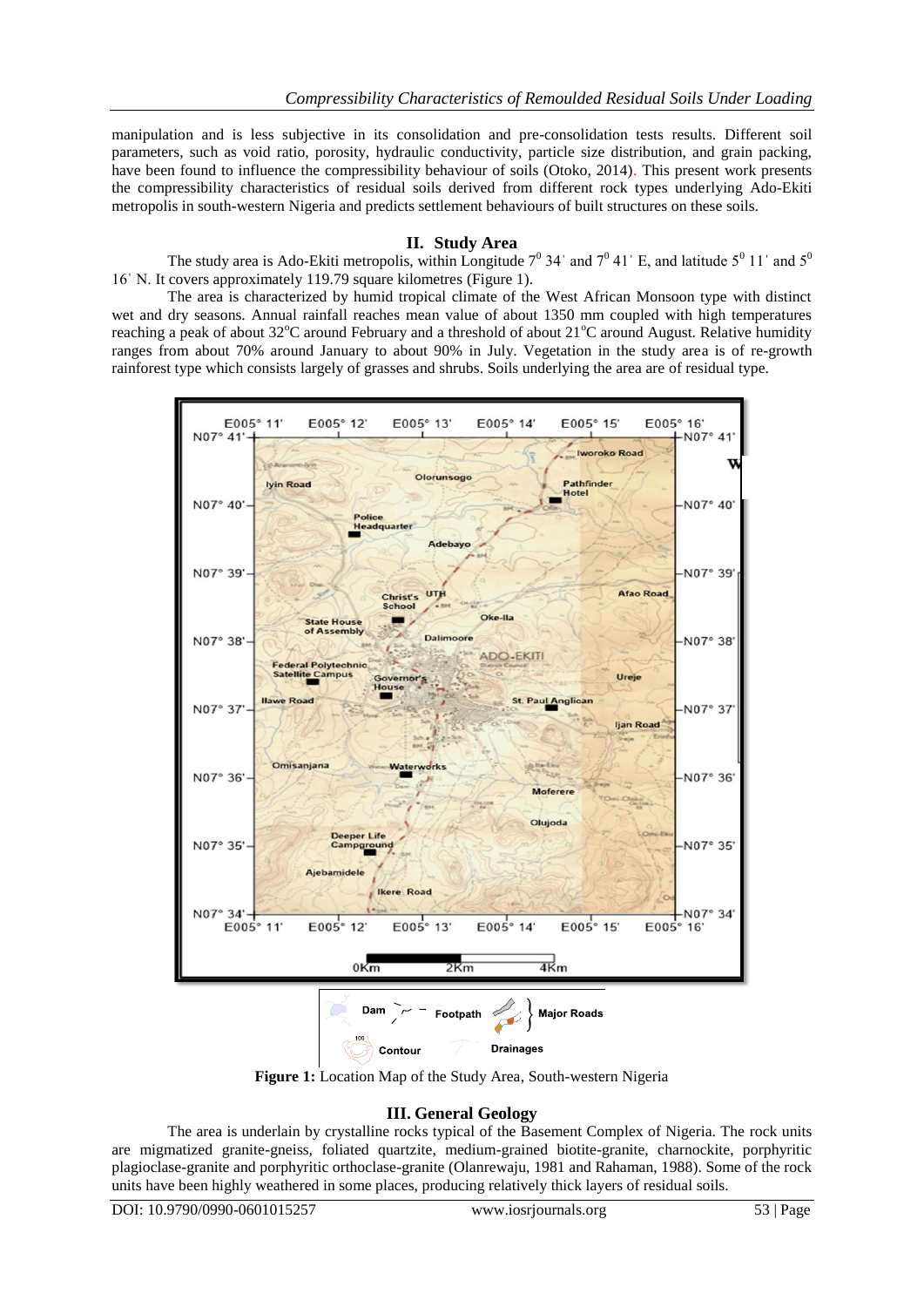# **IV. Methodology**

Disturbed soil samples were collected from thirty-two test pits which were distributed over the area of study but using rock distribution as a slightly biased guide. The depth of sampling was about 2 meters below the ground surface. Grain size analysis and compaction tests were carried out on the soil samples. Hydraulic conductivity and one-dimensional consolidation tests were carried out on soil samples remoulded at optimum moisture contents for each soil. These tests were carried out in the Engineering Geology laboratory of the Federal University of Technology Akure in accordance to BSI 1377 (1990).

#### **V. Results And Discussion** *Grain Size Analysis, Soil Compaction and Hydraulic Conductivity* **Table 1:** Summary of Grain Size analysis, Soil Compaction and Hydraulic Conductivity test

| Sample No      | <b>Table 1.</b> Summary of Gram Size anarysis, Son Compaction and Hydraune Conductivity iest<br>Soil grading | Relative           | Hydraulic Conductivity k                       |
|----------------|--------------------------------------------------------------------------------------------------------------|--------------------|------------------------------------------------|
| $\mathbf{1}$   |                                                                                                              | Compaction<br>0.99 | $\frac{\text{(cm/s)}}{1.43 \times 10^{-4}}$    |
|                | Well graded silty sand with fines                                                                            |                    |                                                |
| 2<br>3         | Well graded silty sand with fines<br>Sand with silt and fines.                                               | 0.94<br>1.08       | $1.54 \times 10^{-5}$<br>$5.90 \times 10^{-5}$ |
| $\overline{4}$ | Well graded silty sand with gravel and fines                                                                 | 1.00               | $1.09 \times 10^{-4}$                          |
| 5              | Well graded sand with gravel, silt and fines                                                                 | 1.03               | $1.49 \times 10^{-5}$                          |
| 6              |                                                                                                              | 1.29               | $5.27 \times 10^{-4}$                          |
| $\tau$         | Gravelly sand with silt and low amount of fines                                                              | 1.02               | $1.63 \times 10^{-3}$                          |
| 8              | Sandy gravel with silt and low amount of fines                                                               | 1.31               | $2.78 \times 10^{-5}$                          |
|                | Silty sand with gravel and fines                                                                             |                    |                                                |
| 9              | Well graded clay, sand, silt and gravel                                                                      | 0.89               | $3.66 \times 10^{-6}$                          |
| 10             | Well graded clayey sand with silt and gravel                                                                 | 0.97               | $2.49 \times 10^{-6}$                          |
| 11             | Well graded clayey sand with gravel and silt                                                                 | 0.97               | $5.73 \times 10^{-7}$                          |
| 12             | Poorly graded silty sand with fines                                                                          | 1.02               | $5.64 \times 10^{-6}$                          |
| 13             | Gravelly sand with silt and fines                                                                            | 0.95               | $2.04 \times 10^{-4}$                          |
| 14             | Well graded clayey sand with silt                                                                            | 1.07               | $2.73 \times 10^{-6}$                          |
| 15             | Well graded clayey sand with silt                                                                            | 1.026              | $7.52 \times 10^{-6}$                          |
| 16             | Well graded silty sand with fines                                                                            | 0.90               | $1.68 \times 10^{-4}$                          |
| 17             | Poorly graded gravel with sand, silt and fines                                                               | 1.09               | $3.56 \times 10^{-4}$                          |
| 18             | Well graded clayey sand with silt                                                                            | 0.96               | $9.61 \times 10^{-7}$                          |
| 19             | Well graded sandy clay with silt and gravel                                                                  | 0.86               | $1.41 \times 10^{-3}$                          |
| 20             | Poorly graded gravel with sand, silt and fines                                                               | 0.97               | $1.56 \times 10^{-3}$                          |
| 21             | Well graded clayey sand with silt and gravel                                                                 | 0.87               | $1.22 \times 10^{-4}$                          |
| 22             | Well graded clayey sand with silt and gravel                                                                 | 0.89               | $3.75 \times 10^{-7}$                          |
| 23             | Well graded sandy clay with silt ad gravel                                                                   | 0.87               | $1.90 \times 10^{-5}$                          |
| 24             | Poorly graded gravel with silt, sand and fines                                                               | 1.07               | $3.83 \times 10^{-3}$                          |
| 25             | Well graded clayey sand with silt and gravel                                                                 | 1.03               | $1.42 \times 10^{-5}$                          |
| 26             | Well graded sandy clay with silt and gravel                                                                  | 0.88               | $3.14 \times 10^{-5}$                          |
| 27             | Well graded clayey sand with silt and gravel                                                                 | 0.95               | $4.58 \times 10^{-5}$                          |
| 28             | Well graded gravel with sand, silt and fines                                                                 | 0.91               | $5.11x\ 10^{-6}$                               |
| 29             | Well graded silty sand with fines and gravel                                                                 | 0.94               | $1.41 \times 10^{-3}$                          |
| 30             | Well graded clayey sand with silt and gravel                                                                 | 0.88               | $8.15 \times 10^{-6}$                          |
| 31             | Poorly graded gravel with silt, sand and fines                                                               | 1.21               | $3.92 \times 10^{-3}$                          |
| 32             | Well graded sandy clay with silt and gravel                                                                  | 0.99               | $2.57 \times 10^{-6}$                          |

Results from particle size analysis show that 69% of the soil samples are well graded type; 75% of the soils possessed fine contents above 10%. The well graded soils are expected to possess high relative stiffness, low permeability and resultant reduced compressibility compared to the poorly graded soils.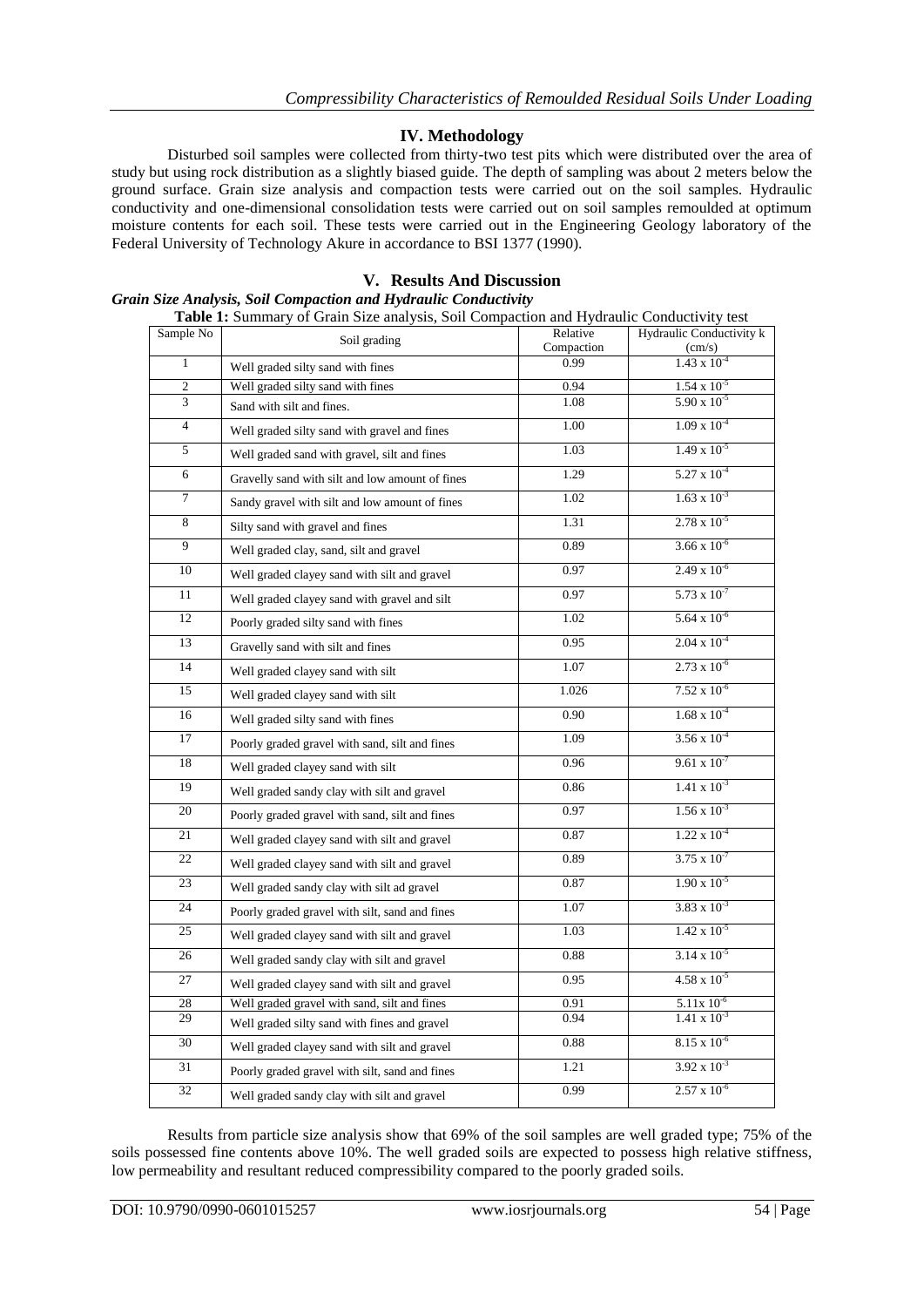Values of relative compaction of the tested soils show that 59% of soil samples possess improved density after compaction while 41% showed reduced density. The improved soils will have reduced hydraulic conductivity and compressibility due to reduced void spaces; the soil samples with reduced density (mass to volume ratio) will have increase in inter-connected void spaces and consequently, increase in soils' compressibility. According to Carter and Bentley (1991), remoulded residual soils are generally of very low hydraulic conductivity. As a result, the soils will possess poor drainage capacities.

| Sample No. | $c_v(m^2/yr)$ | e      | $\sigma'_{vm}(MPa)$ | $C_{s}$   | $C_c$  | $C_{r}$ | $m_v(MPa^{-1})$ | $a_v (MPa^{-1})$ | $S$ (mm) |
|------------|---------------|--------|---------------------|-----------|--------|---------|-----------------|------------------|----------|
| 1          | 0.1785        | 0.5790 | 0.0621              | $-0.0073$ | 0.2777 | 0.1310  | 0.6881          | 1.0869           | 2.8530   |
| 2          | 0.2320        | 0.4350 | 0.0553              | $-0.0043$ | 0.1331 | 0.0650  | 0.4537          | 0.6509           | 1.5750   |
| 3          | 0.2049        | 0.6730 | 0.0452              | $-0.0078$ | 0.1027 | 0.0660  | 0.4361          | 0.7296           | 1.0530   |
| 4          | 0.2065        | 0.5620 | 0.0360              | $-0.0047$ | 0.1148 | 0.0650  | 0.6363          | 0.9939           | 1.2390   |
| 5          | 0.2728        | 0.5440 | 0.0458              | $-0.0050$ | 0.1051 | 0.0670  | 0.4774          | 0.7370           | 1.1670   |
| 6          | 0.2995        | 0.3760 | 0.0499              | $-0.0038$ | 0.0774 | 0.0350  | 0.3114          | 0.4283           | 0.9780   |
| $\tau$     | 0.1569        | 0.6380 | 0.0380              | $-0.0076$ | 0.1672 | 0.1610  | 1.0141          | 1.6608           | 1.6440   |
| $\,8\,$    | 0.2477        | 0.4120 | 0.053               | $-0.0071$ | 0.1369 | 0.0650  | 0.4950          | 0.6988           | 1.6470   |
| 9          | 0.1972        | 0.6780 | 0.0489              | 0.0047    | 0.1835 | 0.1010  | 0.6724          | 1.1285           | 1.8180   |
| 10         | 0.1325        | 0.7050 | 0.0219              | 0.0006    | 0.1542 | 0.1360  | 1.2517          | 2.1346           | 1.4730   |
| 11         | 0.1790        | 0.7850 | 0.0461              | $-0.0061$ | 0.1774 | 0.0990  | 0.6597          | 1.1777           | 1.6620   |
| 12         | 0.2530        | 0.3150 | 0.0514              | $-0.0024$ | 0.0791 | 0.0430  | 0.3433          | 0.4513           | 1.0410   |
| 13         | 0.1460        | 0.6670 | 0.0386              | $-0.0141$ | 0.1832 | 0.1920  | 1.1181          | 1.8842           | 1.770    |
| 14         | 0.2453        | 0.5370 | 0.0615              | $-0.0020$ | 0.2743 | 0.0890  | 0.6088          | 0.9360           | 2.9370   |
| 15         | 0.2160        | 0.6060 | 0.0377              | $-0.0050$ | 0.0992 | 0.1020  | 0.6343          | 1.0189           | 1.0470   |
| 16         | 0.2097        | 0.4770 | 0.0576              | $-0.0021$ | 0.2368 | 0.0680  | 0.6031          | 0.8910           | 2.6490   |
| 17         | 0.2856        | 0.5320 | 0.0490              | $-0.0054$ | 0.1396 | 0.0580  | 0.5025          | 0.7699           | 1.5510   |
| 18         | 0.2088        | 0.5550 | 0.0391              | $-0.0051$ | 0.1019 | 0.1030  | 0.6495          | 1.0010           | 1.1100   |
| 19         | 0.2548        | 0.6160 | 0.0487              | $-0.0016$ | 0.1250 | 0.0920  | 0.5411          | 0.8744           | 1.3170   |
| 20         | 0.2220        | 0.6150 | 0.0495              | $-0.0066$ | 0.1670 | 0.0880  | 0.6119          | 0.9882           | 1.7340   |
| 21         | 0.0907        | 0.9490 | 0.0528              | $-0.0048$ | 0.3726 | 0.2230  | 1.1024          | 2.1482           | 3.0150   |
| 22         | 0.1087        | 0.8530 | 0.0248              | 0.1741    | 0.4586 | 0.2120  | 2.3914          | 4.4300           | 3.7590   |
| 23         | 0.2355        | 0.7020 | 0.0494              | 0.0024    | 0.1122 | 0.0760  | 0.4417          | 0.7518           | 1.1370   |
| 24         | 0.2674        | 0.3860 | 0.0513              | $-0.0081$ | 0.0967 | 0.0480  | 0.3777          | 0.5233           | 1.2000   |
| 25         | 0.1684        | 0.9100 | 0.0458              | $-0.0062$ | 0.1729 | 0.1280  | 0.6760          | 1.2910           | 1.1515   |
| 26         | 0.1847        | 0.7250 | 0.0434              | 0.0042    | 0.1925 | 0.1030  | 0.7864          | 1.3564           | 1.8390   |
| 27         | 0.1918        | 0.7120 | 0.0625              | $-0.0061$ | 0.3359 | 0.0760  | 0.5557          | 0.9515           | 3.2340   |
| 28         | 0.1834        | 0.7510 | 0.0407              | $-0.0014$ | 0.1704 | 0.1250  | 0.8178          | 1.4323           | 1.6140   |
| 29         | 0.1693        | 0.5690 | 0.0433              | 0.0007    | 0.1745 | 0.1220  | 0.8640          | 1.3556           | 1.8360   |
| 30         | 0.1610        | 0.8110 | 0.0344              | $-0.0079$ | 0.2187 | 0.0990  | 1.0317          | 1.8683           | 1.9650   |
| 31         | 0.2970        | 0.3150 | 0.0607              | $-0.0027$ | 0.1535 | 0.0370  | 0.3629          | 0.4770           | 1.9890   |
| 32         | 1.3140        | 0.7180 | 0.0487              | 0.0003    | 0.1335 | 0.116   | 0.5894          | 1.0125           | 1.3140   |

### *One-dimension Consolidation Tests*

| Table 2: Summary of Results of One-dimensional Consolidation Test |
|-------------------------------------------------------------------|
|-------------------------------------------------------------------|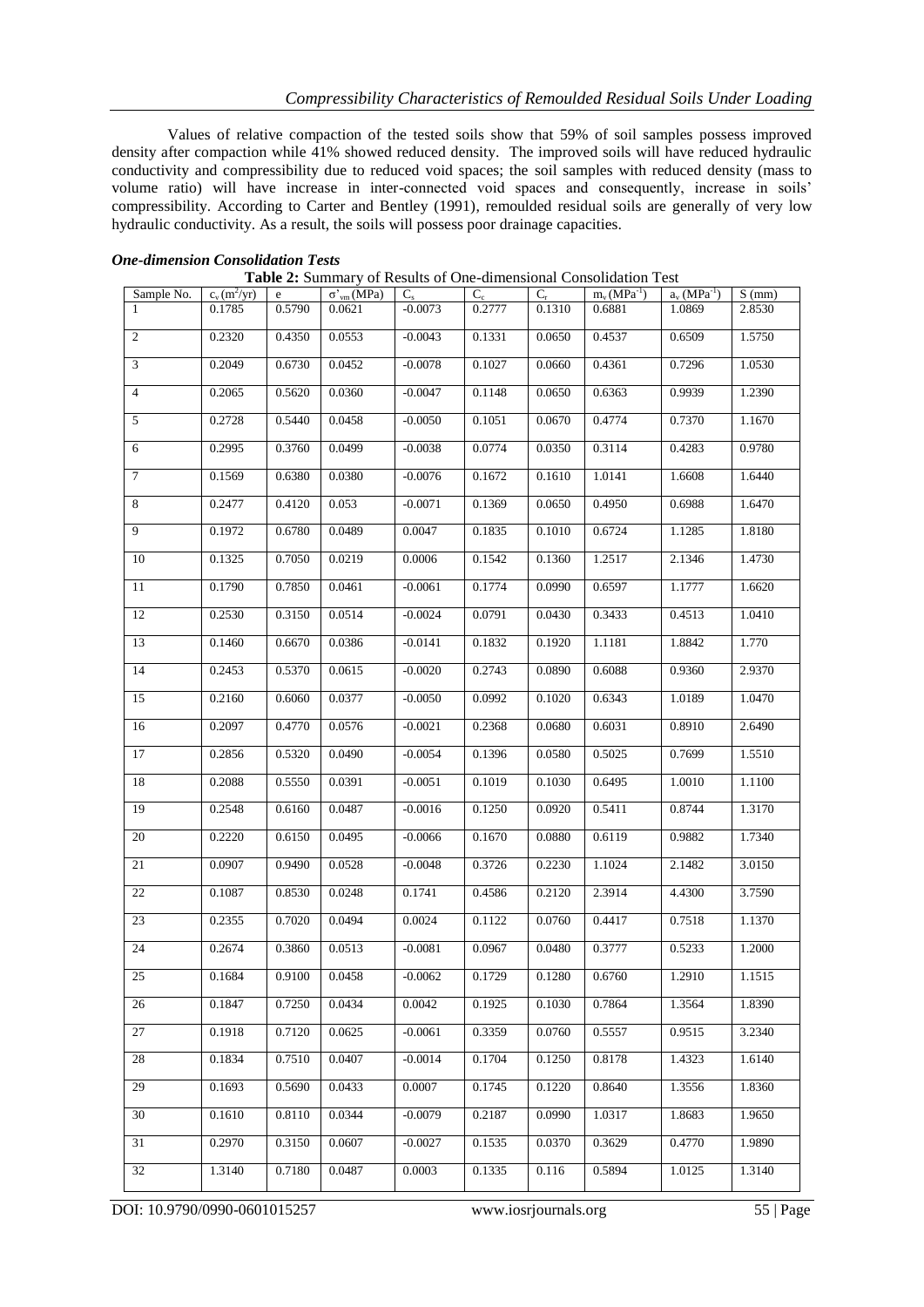*Cv- coefficient of consolidation,. e- void ratio, σ'vm – pre-consolidation pressure, Cs- swelling index, Cccompression index, Cr- recompression index, mv- coefficient of volume compressibility, av- coefficient of compressibility, S- settlement.*

Compressibility characteristics of soils underlying the study area range from high to very high. Compressibility of the soils is a function of both the void spaces and clay content of the soil. Based on Bell (2007) scale of compressibility, 97% of the samples have a high compressibility characteristic and 3% have a very high degree of compressibility. According to Bell's (2007) grouping of soils based on soil compression index, 9% of the samples fall within soft, organic alluvial clays and peats; 47% of the samples falls within the normally consolidated alluvial clays and 44% of the samples falls within the silty-laminated firm to stiff clays.

Settlement is relatively high in soils derived from migmatized granite-gneiss and charnockitic rocks than soils derived from the porphyritic granite and foliated quartzite. This may be caused by the deep weathering of locally enriched zones of feldspars in the original parent rocks as proposed by Asiwaju-Bello (2007). Settlement differential due to differential compressibilities is largely expected in the northeastern and western parts of the study area which corresponds to areas around Iworoko road, Afao road, Ureje quarters and Olujoda.

Generally, settlement characteristics of the soils are bellow 6cm/s proposed as acceptable limit of 6cm/s proposed by Chummer (1984). However, for sensitive structures, this degree of settlement must be taken into consideration.





**Figure 2:** Regression Plot of: (a) Compression Index against void ratio, (b) coefficient of consolidation against initial void ratio, (c) coefficient of consolidation against hydraulic conductivity, (d) Settlement against compression index